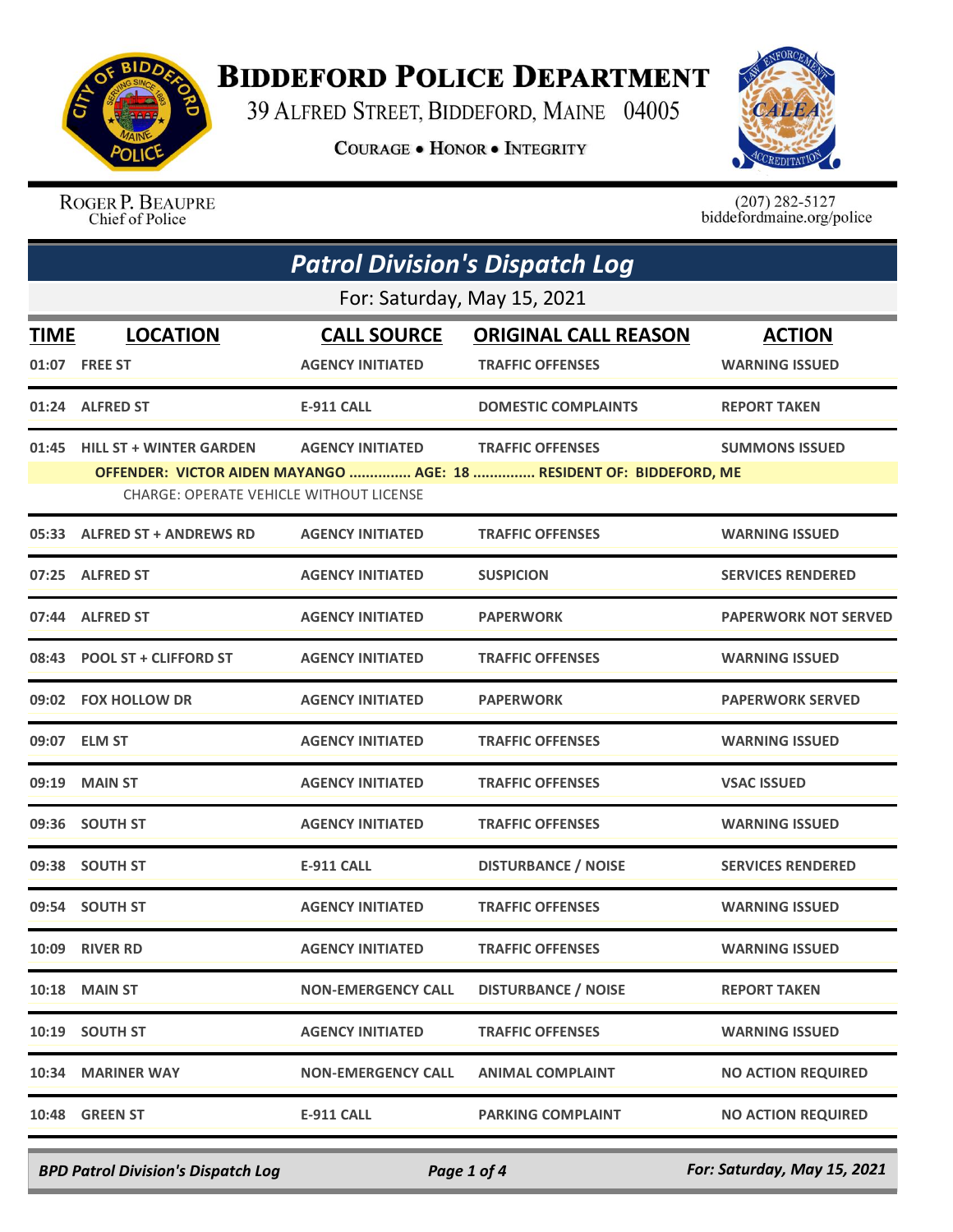| <b>TIME</b> | <b>LOCATION</b>                                  | <b>CALL SOURCE</b>        | <b>ORIGINAL CALL REASON</b> | <b>ACTION</b>                |
|-------------|--------------------------------------------------|---------------------------|-----------------------------|------------------------------|
|             | 10:55 MAIN ST                                    | <b>AGENCY INITIATED</b>   | ROAD HAZARD                 | <b>SERVICES RENDERED</b>     |
| 11:00       | <b>MAIN ST</b>                                   | <b>AGENCY INITIATED</b>   | <b>ANIMAL COMPLAINT</b>     | <b>NO VIOLATION</b>          |
|             | 11:53 MARINER WAY                                | <b>E-911 CALL</b>         | 911 MISUSE                  | <b>SERVICES RENDERED</b>     |
|             | 12:07 MAY ST                                     | <b>AGENCY INITIATED</b>   | <b>TRAFFIC OFFENSES</b>     | <b>WARNING ISSUED</b>        |
|             | 12:16 HILL ST                                    | <b>E-911 CALL</b>         | 911 MISUSE                  | <b>SERVICES RENDERED</b>     |
|             | 12:18 MAY ST                                     | <b>AGENCY INITIATED</b>   | <b>TRAFFIC OFFENSES</b>     | <b>VSAC ISSUED</b>           |
|             | 12:37 MAY ST                                     | <b>AGENCY INITIATED</b>   | <b>TRAFFIC OFFENSES</b>     | <b>WARNING ISSUED</b>        |
|             | 12:41 POOL ST                                    | <b>E-911 CALL</b>         | 911 MISUSE                  | <b>NEGATIVE CONTACT</b>      |
|             | 12:45 SOUTH ST                                   | <b>AGENCY INITIATED</b>   | <b>TRAFFIC OFFENSES</b>     | <b>WARNING ISSUED</b>        |
|             | 12:48 WADLIN RD                                  | <b>AGENCY INITIATED</b>   | <b>PAPERWORK</b>            | <b>PAPERWORK NOT SERVED</b>  |
|             | 12:48 PROSPECT ST                                | <b>NON-EMERGENCY CALL</b> | <b>PARKING COMPLAINT</b>    | <b>PARKING TICKET ISSUED</b> |
| 12:56       | <b>MAPLEWOOD AVE</b>                             | <b>AGENCY INITIATED</b>   | <b>TRAFFIC OFFENSES</b>     | <b>WARNING ISSUED</b>        |
| 12:56       | <b>SACO FALLS WAY</b>                            | <b>AGENCY INITIATED</b>   | <b>PAPERWORK</b>            | <b>PAPERWORK NOT SERVED</b>  |
|             | <b>13:01 MAIN ST</b>                             | <b>E-911 CALL</b>         | 911 MISUSE                  | <b>FALSE ALARM</b>           |
|             | 13:18 ALFRED ST                                  | <b>NON-EMERGENCY CALL</b> | <b>MENTAL ILLNESS CASES</b> | <b>REFERRED OTHER AGENCY</b> |
|             | 13:22 SOUTH ST + HAYFIELD RD                     | <b>AGENCY INITIATED</b>   | <b>TRAFFIC OFFENSES</b>     | <b>VSAC ISSUED</b>           |
|             | 13:37 SOUTH ST                                   | <b>NON-EMERGENCY CALL</b> | <b>DISTURBANCE / NOISE</b>  | <b>NO VIOLATION</b>          |
|             | 13:41 SOUTH ST                                   | <b>AGENCY INITIATED</b>   | <b>TRAFFIC OFFENSES</b>     | <b>VSAC ISSUED</b>           |
|             | 14:08 MAY ST                                     | <b>AGENCY INITIATED</b>   | <b>TRAFFIC OFFENSES</b>     | <b>VSAC ISSUED</b>           |
|             | 14:46 SACO FALLS WAY                             | <b>E-911 CALL</b>         | <b>DOMESTIC COMPLAINTS</b>  | <b>REPORT TAKEN</b>          |
|             | 15:27 ALFRED ST + EDWARDS AVE                    | <b>AGENCY INITIATED</b>   | <b>TRAFFIC OFFENSES</b>     | <b>WARNING ISSUED</b>        |
|             | 15:49 SOUTH ST                                   | <b>AGENCY INITIATED</b>   | <b>TRAFFIC OFFENSES</b>     | <b>WARNING ISSUED</b>        |
|             | 16:14 GUINEA RD + MISTY MEADOWS AGENCY INITIATED |                           | <b>TRAFFIC OFFENSES</b>     | <b>WARNING ISSUED</b>        |
|             | 16:18 POOL ST                                    | <b>AGENCY INITIATED</b>   | <b>PAPERWORK</b>            | <b>PAPERWORK NOT SERVED</b>  |
|             | <b>16:19 LESTER B ORCUTT BLVD</b>                | <b>NON-EMERGENCY CALL</b> | <b>ARTICLES LOST/FOUND</b>  | <b>NO ACTION REQUIRED</b>    |
|             | 16:20 MAY ST + ROBERTS ST                        | <b>AGENCY INITIATED</b>   | <b>TRAFFIC OFFENSES</b>     | <b>WARNING ISSUED</b>        |
|             |                                                  |                           |                             |                              |

*BPD Patrol Division's Dispatch Log Page 2 of 4 For: Saturday, May 15, 2021*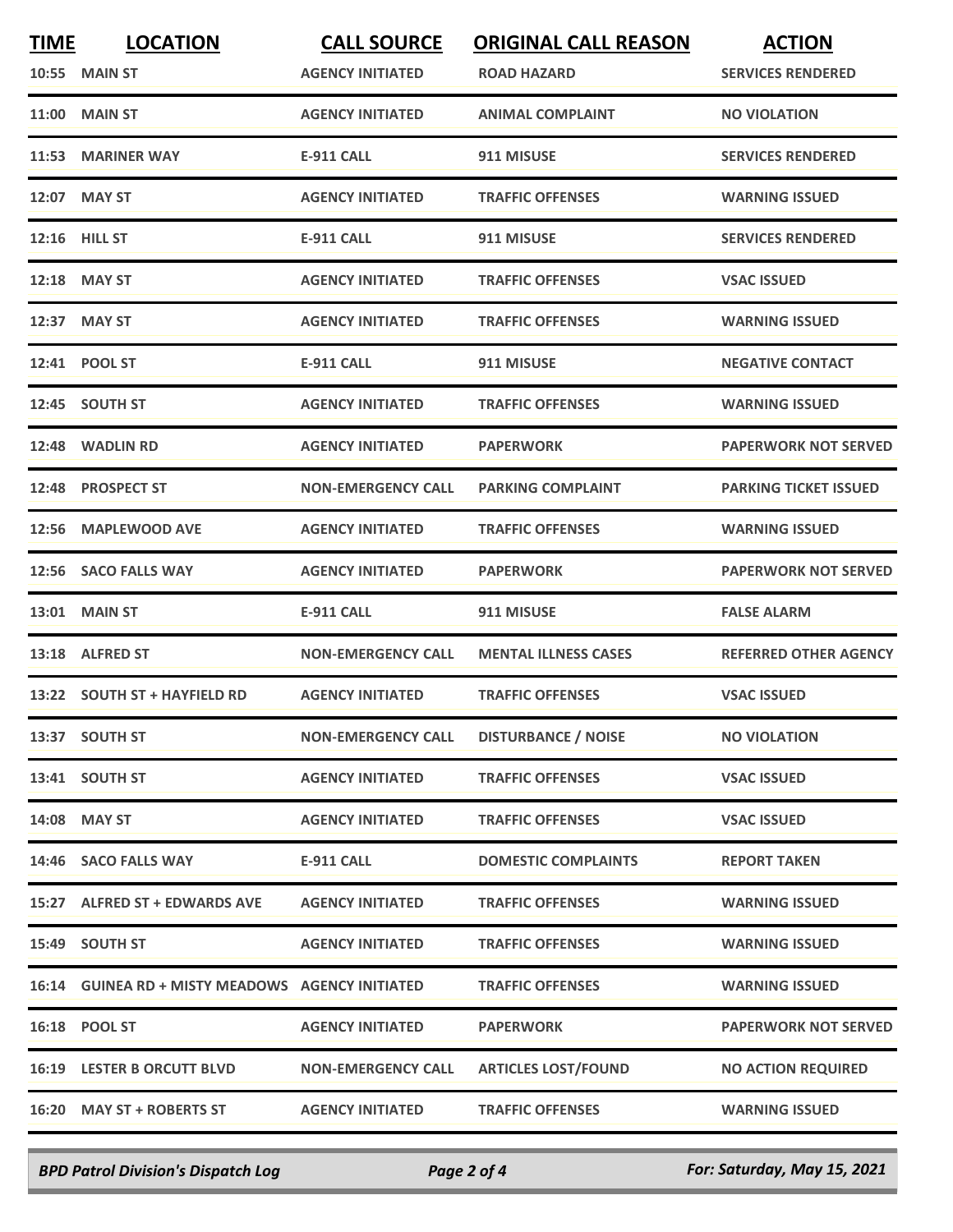| <b>TIME</b>                                          | <b>LOCATION</b>                                                        | <b>CALL SOURCE</b>        | <b>ORIGINAL CALL REASON</b>       | <b>ACTION</b>             |  |
|------------------------------------------------------|------------------------------------------------------------------------|---------------------------|-----------------------------------|---------------------------|--|
|                                                      | 16:25 GREEN ST                                                         | <b>NON-EMERGENCY CALL</b> | <b>SUSPICION</b>                  | <b>SERVICES RENDERED</b>  |  |
|                                                      | 16:27 MAY ST + YALE ST                                                 | <b>AGENCY INITIATED</b>   | <b>TRAFFIC OFFENSES</b>           | <b>WARNING ISSUED</b>     |  |
|                                                      | 16:29 CLEAVES ST                                                       | <b>AGENCY INITIATED</b>   | <b>PAPERWORK</b>                  | <b>PAPERWORK SERVED</b>   |  |
|                                                      | 16:44 ALFRED ST + LAMBERT ST                                           | <b>AGENCY INITIATED</b>   | <b>TRAFFIC OFFENSES</b>           | <b>WARNING ISSUED</b>     |  |
|                                                      | 17:08 MILE STRETCH RD                                                  | <b>NON-EMERGENCY CALL</b> | 911 MISUSE                        | <b>DISPATCH HANDLED</b>   |  |
|                                                      | 17:21 ST MARTINS LN                                                    | <b>NON-EMERGENCY CALL</b> | 911 MISUSE                        | <b>DISPATCH HANDLED</b>   |  |
|                                                      | 17:27 SOUTH ST                                                         | <b>WALK-IN AT STATION</b> | <b>ARTICLES LOST/FOUND</b>        | <b>SERVICES RENDERED</b>  |  |
|                                                      | 17:31 ALFRED ST                                                        | <b>AGENCY INITIATED</b>   | <b>TRAFFIC OFFENSES</b>           | <b>WARNING ISSUED</b>     |  |
|                                                      | 17:46 WENTWORTH ST                                                     | <b>NON-EMERGENCY CALL</b> | <b>ASSIST OTHER AGENCY</b>        | <b>NEGATIVE CONTACT</b>   |  |
|                                                      | 18:02 HILLS BEACH RD                                                   | <b>E-911 CALL</b>         | 911 MISUSE                        | <b>NO ACTION REQUIRED</b> |  |
|                                                      | 18:09 MAY ST + SOUTH ST                                                | <b>AGENCY INITIATED</b>   | <b>TRAFFIC OFFENSES</b>           | <b>WARNING ISSUED</b>     |  |
|                                                      | 18:19 ALFRED ST                                                        | <b>AGENCY INITIATED</b>   | <b>ARTICLES LOST/FOUND</b>        | <b>REPORT TAKEN</b>       |  |
|                                                      | 18:30 ALFRED ST                                                        | <b>AGENCY INITIATED</b>   | <b>TRAFFIC OFFENSES</b>           | <b>WARNING ISSUED</b>     |  |
|                                                      | 19:22 GRAHAM ST + UNION ST                                             | <b>AGENCY INITIATED</b>   | <b>TRAFFIC OFFENSES</b>           | <b>WARNING ISSUED</b>     |  |
|                                                      | 19:44 ALFRED ST + CLARK ST                                             | <b>AGENCY INITIATED</b>   | <b>TRAFFIC OFFENSES</b>           | <b>WARNING ISSUED</b>     |  |
|                                                      | 20:03 ELM ST                                                           | <b>AGENCY INITIATED</b>   | <b>TRAFFIC OFFENSES</b>           | <b>SUMMONS ISSUED</b>     |  |
|                                                      | OFFENDER: SKYE ELIZABETH CHAMPAGNE  AGE: 32  RESIDENT OF: KINGSTON, NH |                           |                                   |                           |  |
| CHARGE: OPERATING WHILE LICENSE SUSPENDED OR REVOKED |                                                                        |                           |                                   |                           |  |
|                                                      | 20:19 ALFRED ST + SUMMIT ST                                            | <b>AGENCY INITIATED</b>   | <b>TRAFFIC OFFENSES</b>           | <b>WARNING ISSUED</b>     |  |
|                                                      | 20:48 SACO FALLS WAY                                                   | <b>AGENCY INITIATED</b>   | <b>PAPERWORK</b>                  | <b>PAPERWORK SERVED</b>   |  |
|                                                      | <b>20:48 FORTUNES ROCKS RD</b>                                         | <b>NON-EMERGENCY CALL</b> | <b>DISABLED VEHICLE</b>           | <b>SERVICES RENDERED</b>  |  |
|                                                      | <b>20:52 MAIN ST</b>                                                   | E-911 CALL                | 911 MISUSE                        | <b>CALL TRANSFERRED</b>   |  |
|                                                      | 20:55 CHAPEL ST                                                        | <b>NON-EMERGENCY CALL</b> | <b>ANIMAL COMPLAINT</b>           | <b>NEGATIVE CONTACT</b>   |  |
|                                                      | 21:02 HILL ST                                                          | <b>NON-EMERGENCY CALL</b> | <b>VIOL PROTECTION FROM ABUSE</b> | <b>REPORT TAKEN</b>       |  |
|                                                      | 21:31 PARKVIEW CT                                                      | <b>AGENCY INITIATED</b>   | <b>TRAFFIC OFFENSES</b>           | <b>WARNING ISSUED</b>     |  |
|                                                      | 21:32 ALFRED ST + EDWARDS AVE                                          | <b>AGENCY INITIATED</b>   | <b>TRAFFIC OFFENSES</b>           | <b>REPORT TAKEN</b>       |  |
|                                                      | <b>22:00 HILL ST</b>                                                   | <b>AGENCY INITIATED</b>   | <b>TRAFFIC OFFENSES</b>           | <b>WARNING ISSUED</b>     |  |
|                                                      |                                                                        |                           |                                   |                           |  |

*BPD Patrol Division's Dispatch Log Page 3 of 4 For: Saturday, May 15, 2021*